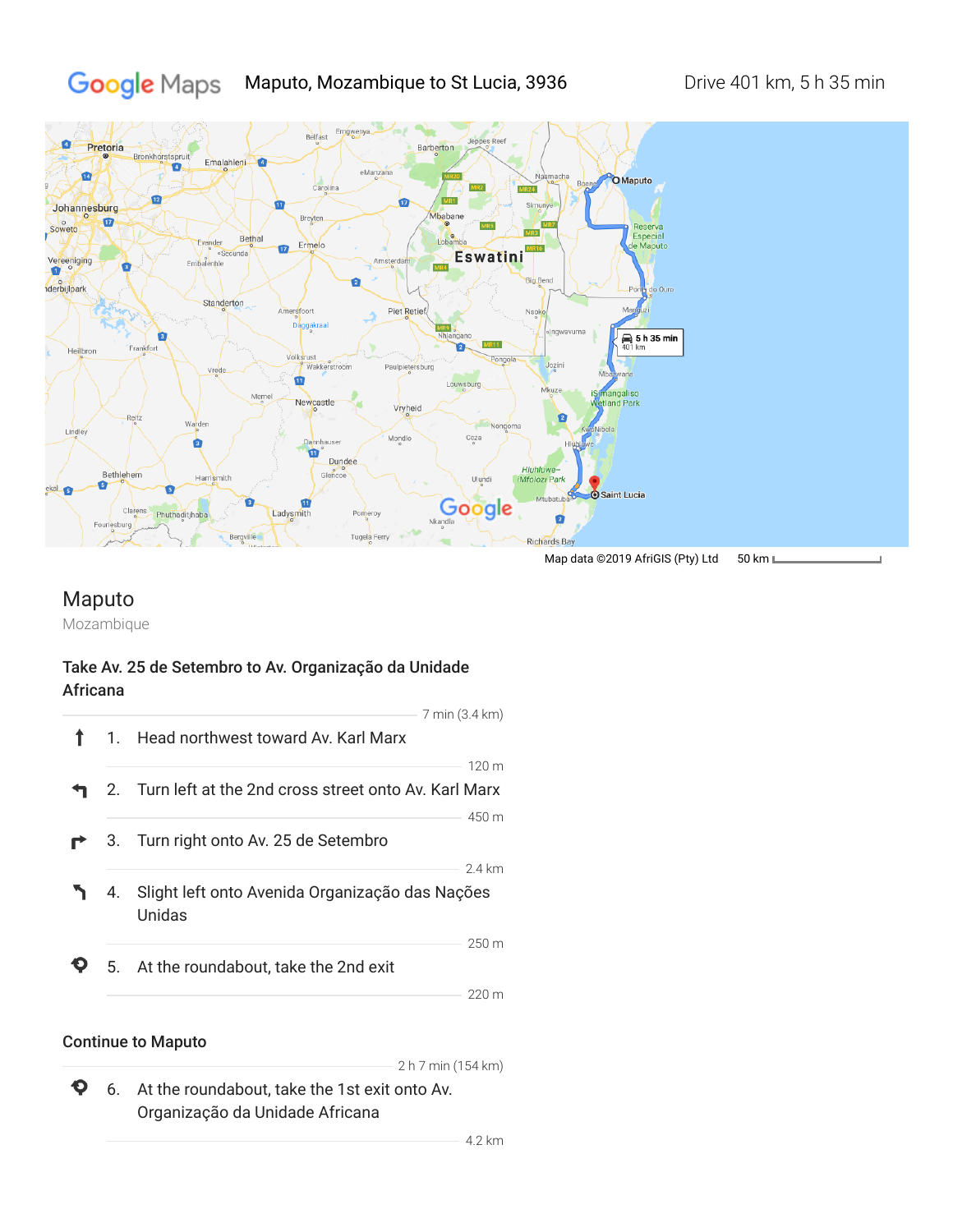|   | 7. Slight left        |         |
|---|-----------------------|---------|
|   | 8. Turn left          | 750 m   |
|   | 9. Turn left          | 24.9 km |
| ₹ | 10. Turn right        | 63.0 km |
|   | 11. Continue straight | 61.2 km |
|   |                       | 52 m    |

## Take P522 to R22 in Ndlondlweni, South Africa

|  | 42 min (46.7 km)                                                                                             |
|--|--------------------------------------------------------------------------------------------------------------|
|  | 62 km                                                                                                        |
|  | $200 \text{ m}$                                                                                              |
|  | 12. Continue straight<br><b>A</b> Entering South Africa<br>1 13. Continue straight<br>14. Continue onto P522 |

## Follow R22 and N2. Exit from N2

|     | 2 h 8 min (172 km)                                                               |
|-----|----------------------------------------------------------------------------------|
|     | 15. At the roundabout, take the 1st exit onto R22                                |
| 16. | 125 km<br>At the roundabout, take the 2nd exit and stay on<br>R <sub>22</sub>    |
|     | 800 m<br>17. At the roundabout, take the 2nd exit and stay on<br>R <sub>22</sub> |
| 18. | 450 m<br>At the roundabout, take the 2nd exit and stay on<br>R <sub>22</sub>     |
| 19. | 400 m<br>At the roundabout, take the 2nd exit and stay on<br>R <sub>22</sub>     |
| 20. | 2.7 km<br>Turn left to merge onto N2                                             |
| 21. | 42.8 km<br>Take the exit                                                         |
|     | 240 m                                                                            |

## Take R618 to your destination in Saint Lucia

28 min (24.7 km)